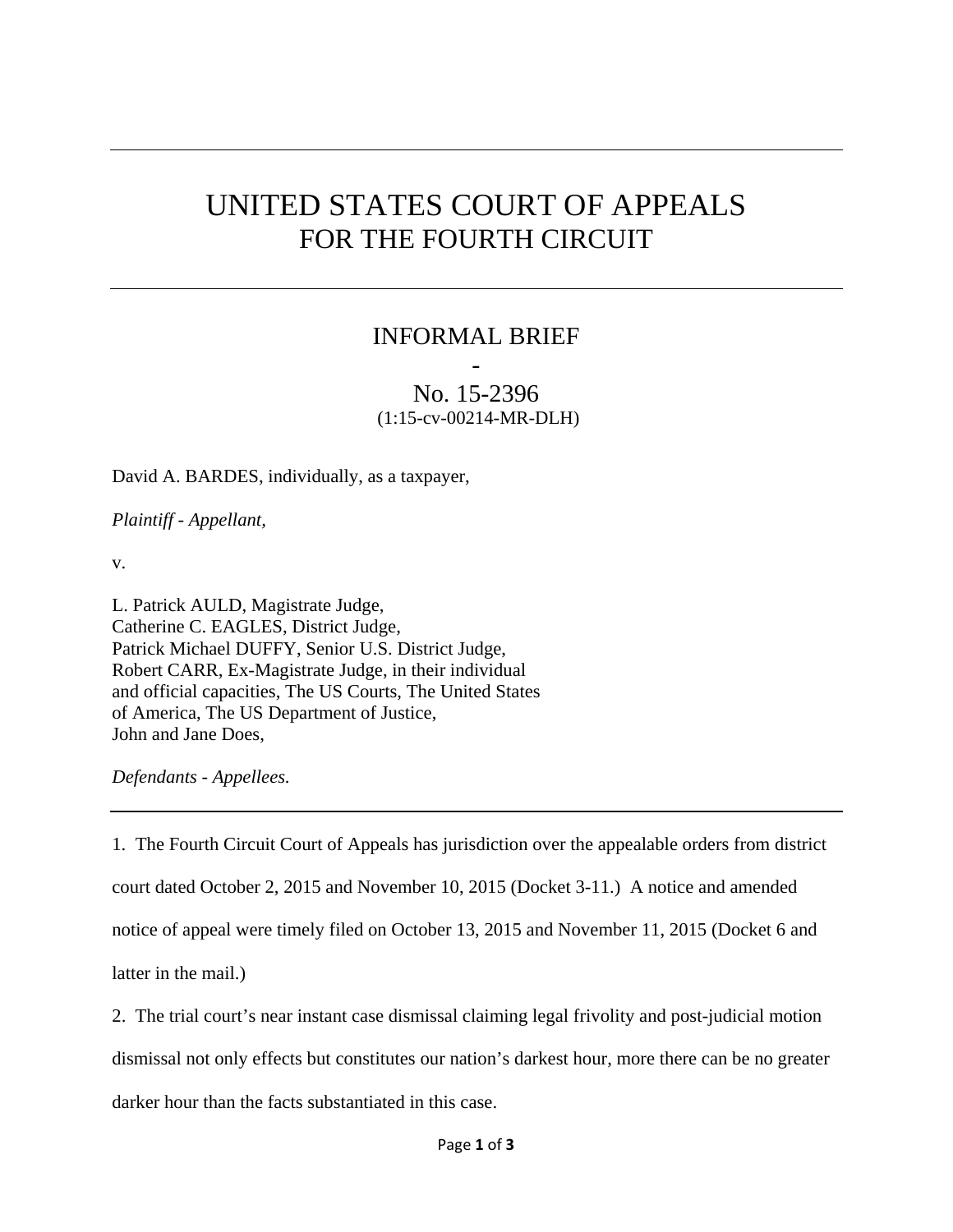3. This begets the query is our great nation lost for good, and just when did we lose our great nation?

4. Are citizens, being brutally tortured to death legally possible? Are citizens, being brutally tortured almost to death legally possible? Are citizens, being brutally tortured legally possible?

5. Yes, yes, and yes results multiple orders issued by Judge Martin Reidinger, and under his signature is stamped the Great Seal of the United States.

6. Is this judicial misconduct, clearly erroneous, multiple errors, and or a miscarriage of justice? I claim it is, and any and all manners of review can only lead to this confirmation, so I ask for all the manners and standards of review, certainly de novo, and please hurry, before any more are murdered, maimed, and eliminated from earth.

7. I found one more citizen murdered by slow brutal hypothermic torture and eliminated from earth in just the time Judge Martin Reidinger took to seek outside, afterhours, and offsite legal counsel on how to avoid being named a Defendant, only resulting in issuing criminal orders solely attempting to minimize damages and protect his closest comrades in crime, my Defendants.

8. I have the date, time, cities, and Internet Protocol numbers identifying their exact computers, as Judge Martin Reidinger and his legal confidant both visited my coldcelltorture.com website, as found in my complaint, at the same time, 9pm, two days after receiving the appeals court clerk's letter, finding this additional murdered citizen as the first item on the webpage. Judge Martin Reidinger is not without the latest facts; he has no lack of facts.